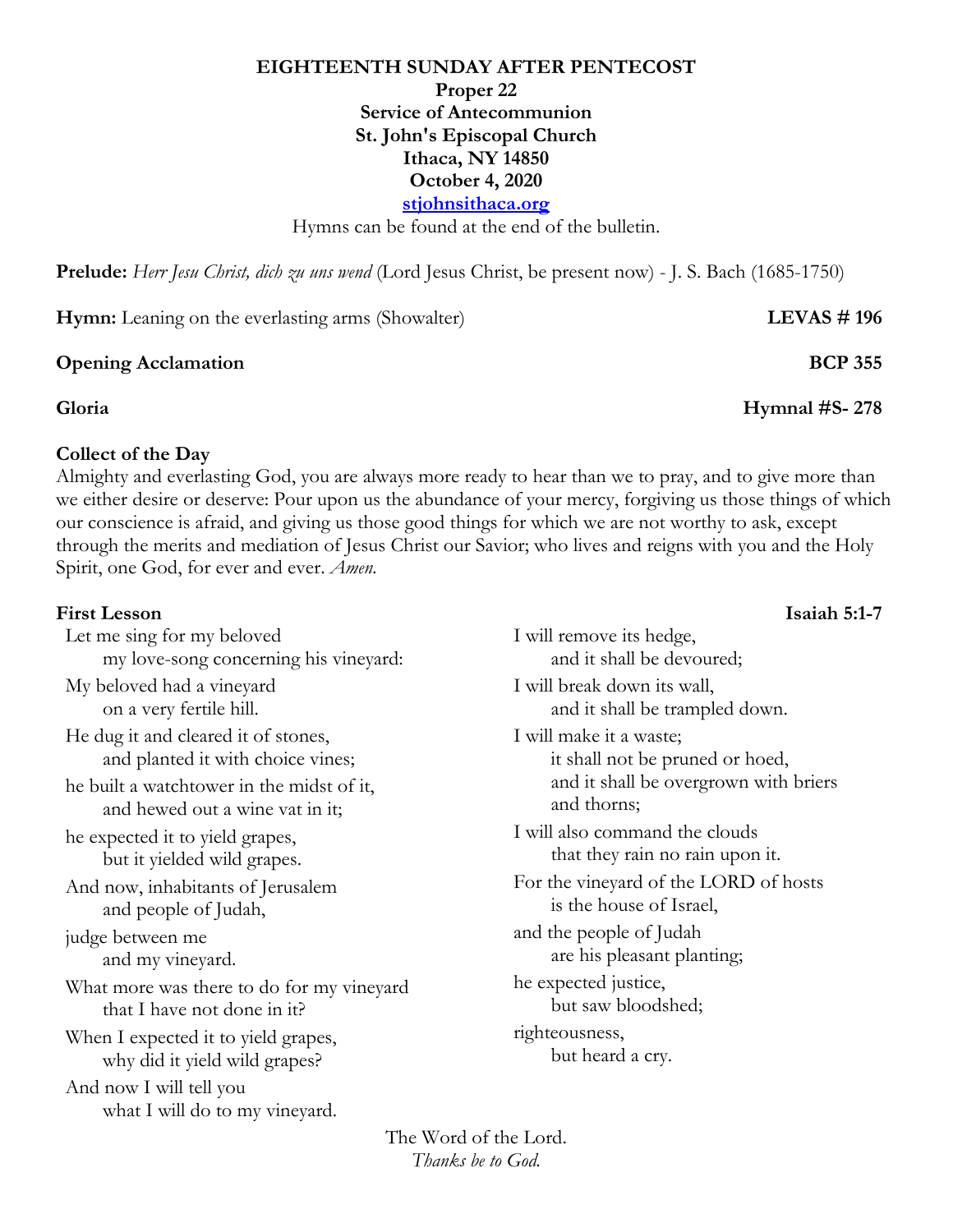## **Psalm 80:7-14**

# Qui regis Israel

- 7 Restore us, O God of hosts; \* show the light of your countenance, and we shall be saved.
- 8 You have brought a vine out of Egypt; \* you cast out the nations and planted it.
- 9 You prepared the ground for it; \* it took root and filled the land.
- 10 The mountains were covered by its shadow \* and the towering cedar trees by its boughs.
- 11 You stretched out its tendrils to the Sea \* and its branches to the River.
- 12 Why have you broken down its wall, \* so that all who pass by pluck off its grapes?
- 13 The wild boar of the forest has ravaged it, \* and the beasts of the field have grazed upon it.
- 14 Turn now, O God of hosts, look down from heaven; behold and tend this vine; \* preserve what your right hand has planted.

## **Epistle Philippians 3:4b-14**

If anyone else has reason to be confident in the flesh, I have more: circumcised on the eighth day, a member of the people of Israel, of the tribe of Benjamin, a Hebrew born of Hebrews; as to the law, a Pharisee; as to zeal, a persecutor of the church; as to righteousness under the law, blameless.

Yet whatever gains I had, these I have come to regard as loss because of Christ. More than that, I regard everything as loss because of the surpassing value of knowing Christ Jesus my Lord. For his sake I have suffered the loss of all things, and I regard them as rubbish, in order that I may gain Christ and be found in him, not having a righteousness of my own that comes from the law, but one that comes through faith in Christ, the righteousness from God based on faith. I want to know Christ and the power of his resurrection and the sharing of his sufferings by becoming like him in his death, if somehow I may attain the resurrection from the dead.

Not that I have already obtained this or have already reached the goal; but I press on to make it my own, because Christ Jesus has made me his own. Beloved, I do not consider that I have made it my own; but this one thing I do: forgetting what lies behind and straining forward to what lies ahead, I press on toward the goal for the prize of the heavenly call of God in Christ Jesus.

> The Word of the Lord. *Thanks be to God.*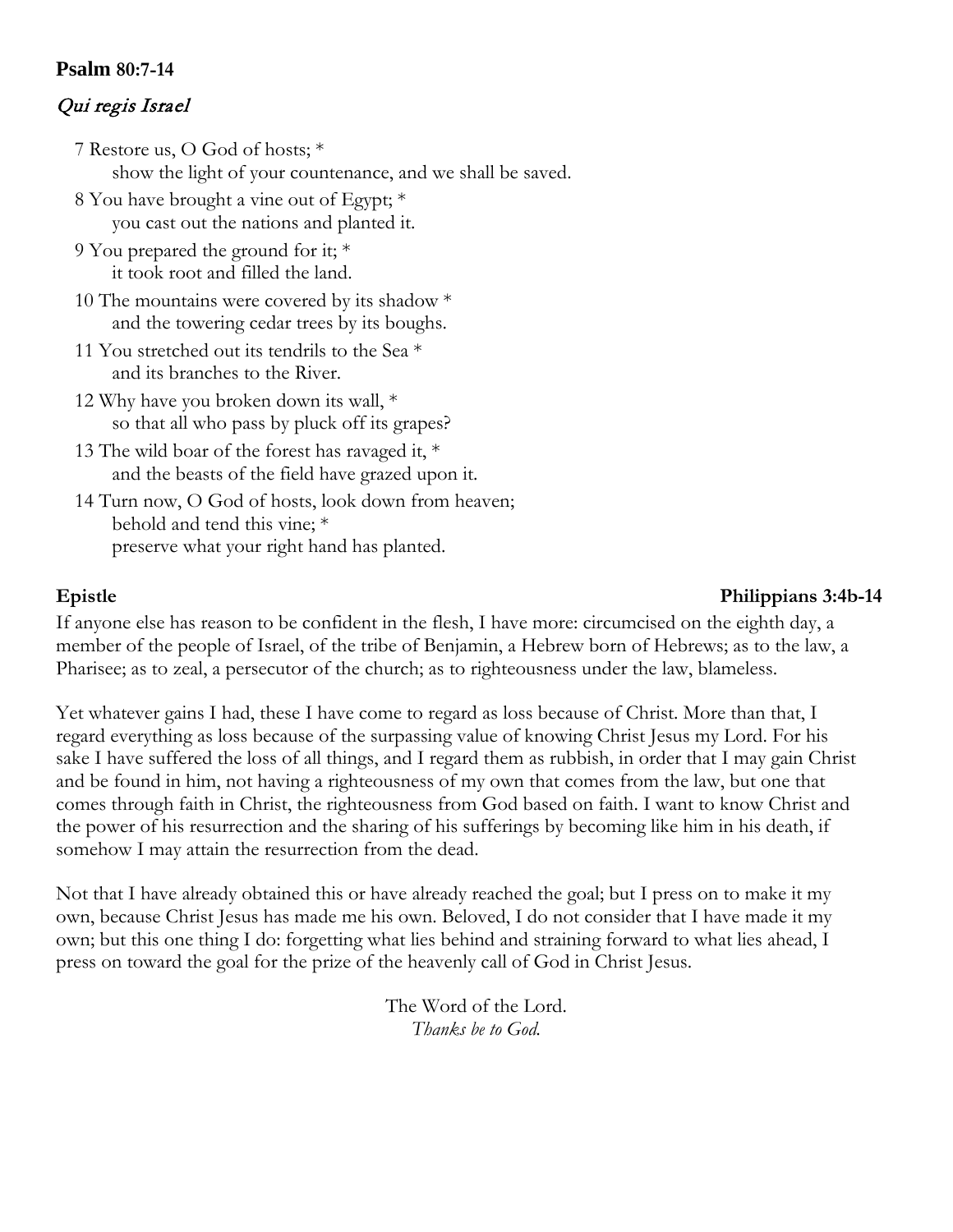### The Gospel of our Lord Jesus Christ according to Matthew. *Glory to you, Lord Christ.*

Jesus said, "Listen to another parable. There was a landowner who planted a vineyard, put a fence around it, dug a wine press in it, and built a watchtower. Then he leased it to tenants and went to another country. When the harvest time had come, he sent his slaves to the tenants to collect his produce. But the tenants seized his slaves and beat one, killed another, and stoned another. Again he sent other slaves, more than the first; and they treated them in the same way. Finally he sent his son to them, saying, 'They will respect my son.' But when the tenants saw the son, they said to themselves, 'This is the heir; come, let us kill him and get his inheritance." So they seized him, threw him out of the vineyard, and killed him. Now when the owner of the vineyard comes, what will he do to those tenants?" They said to him, "He will put those wretches to a miserable death, and lease the vineyard to other tenants who will give him the produce at the harvest time."

Jesus said to them, "Have you never read in the scriptures:

'The stone that the builders rejected has become the cornerstone; this was the Lord's doing, and it is amazing in our eyes'?

Therefore I tell you, the kingdom of God will be taken away from you and given to a people that produces the fruits of the kingdom. The one who falls on this stone will be broken to pieces; and it will crush anyone on whom it falls."

When the chief priests and the Pharisees heard his parables, they realized that he was speaking about them. They wanted to arrest him, but they feared the crowds, because they regarded him as a prophet.

> The Gospel of the Lord. *Praise to you, Lord Jesus Christ.*

| Sermon                                                                                                                  | The Rev. Megan Castellan |
|-------------------------------------------------------------------------------------------------------------------------|--------------------------|
| <b>The Nicene Creed</b>                                                                                                 | <b>BCP 358</b>           |
| <b>Prayers of the People: Form III</b>                                                                                  | <b>BCP 387</b>           |
| Father, we pray for your holy Catholic Church;<br>That we all may be one.                                               |                          |
| Grant that every member of the Church may truly and humbly serve you;<br>That your Name may be glorified by all people. |                          |

We pray for all bishops, priests, and deacons; *That they may be faithful ministers of your Word and Sacraments.*

We pray for all who govern and hold authority in the nations of the world; *That there may be justice and peace on the earth.*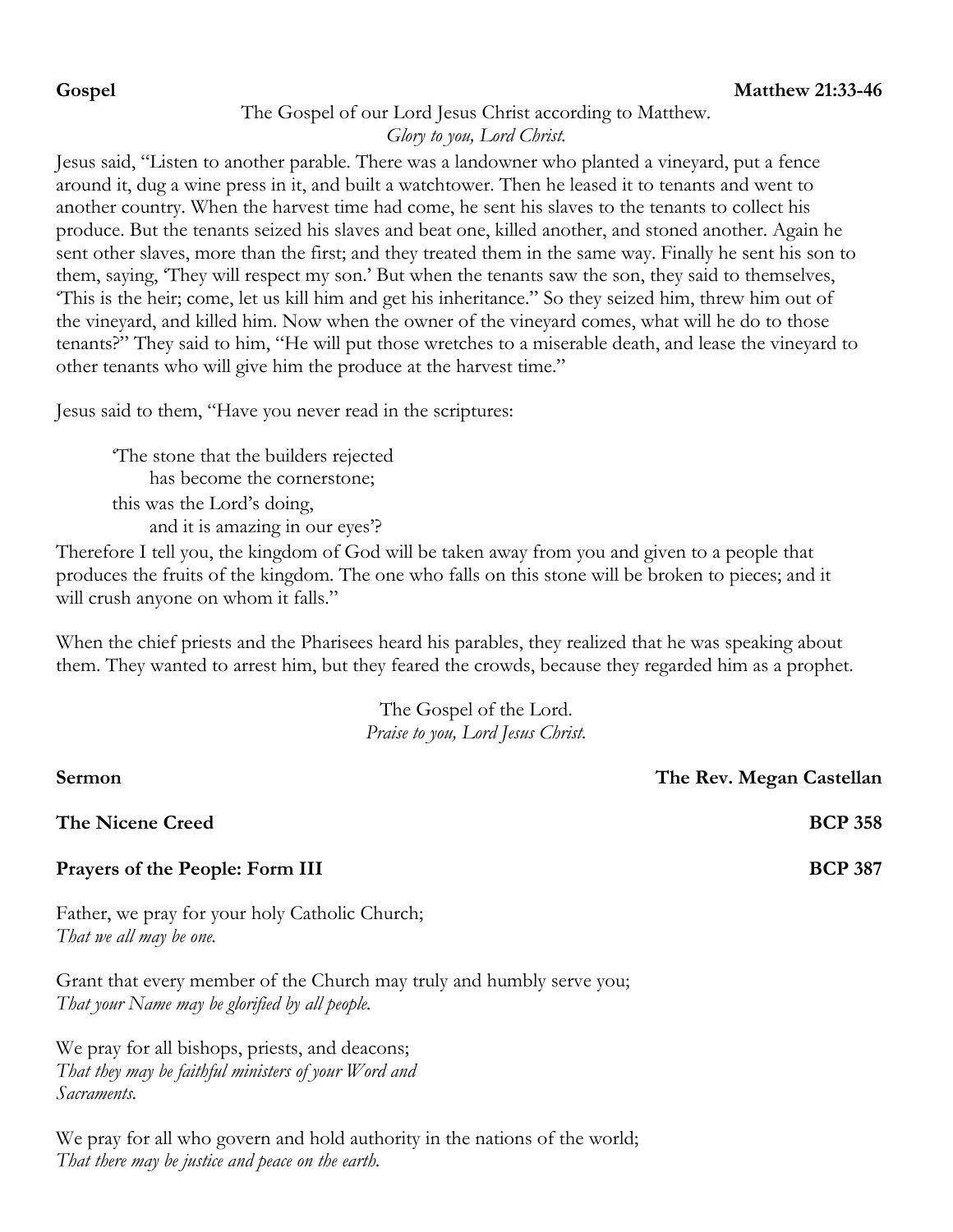Give us grace to do your will in all that we undertake; *That our works may find favor in your sight.*

Have compassion on those who suffer from any grief or trouble; *That they may be delivered from their distress.*

Give to the departed eternal rest. *Let light perpetual shine upon them.*

We praise you for your saints who have entered into joy; *May we also come to share in your heavenly kingdom.*

|           | For the special needs and concerns of our congregation, and especially for: |          |          |         |       |
|-----------|-----------------------------------------------------------------------------|----------|----------|---------|-------|
| Wes       | Richard                                                                     | John     | Joyce    | Heather | Joell |
| Jean      | Dhara                                                                       | Kathleen | Sue      | Mary    | Linda |
| Susan     | Julee                                                                       | Theodore | Skip     | Jimmy   | Mary  |
| Jeanette  | Lorraine                                                                    | Paul     | Joe      | Ruth    |       |
| CeCe      | Edith                                                                       | Louis    | Virginia | June    |       |
| Elizabeth | Libby                                                                       | Kay      | Sara     | Clare   |       |

For those celebrating the anniversary of their birth this week: Laura Day, Mike Van Fleet, Floriana Blanton, George Van Fleet, Sam Schaff

| The Lord's Prayer                                     | <b>BCP 364</b> |
|-------------------------------------------------------|----------------|
| Hymn Glory, glory, hallelujah (Traditional Spiritual) | LEVAS $# 130$  |
| Peace                                                 |                |

**Dismissal** 

**Postlude** *Vater unser im Himmelreich* (Our Father, who art in heaven) - J. S. Bach (1685-1750)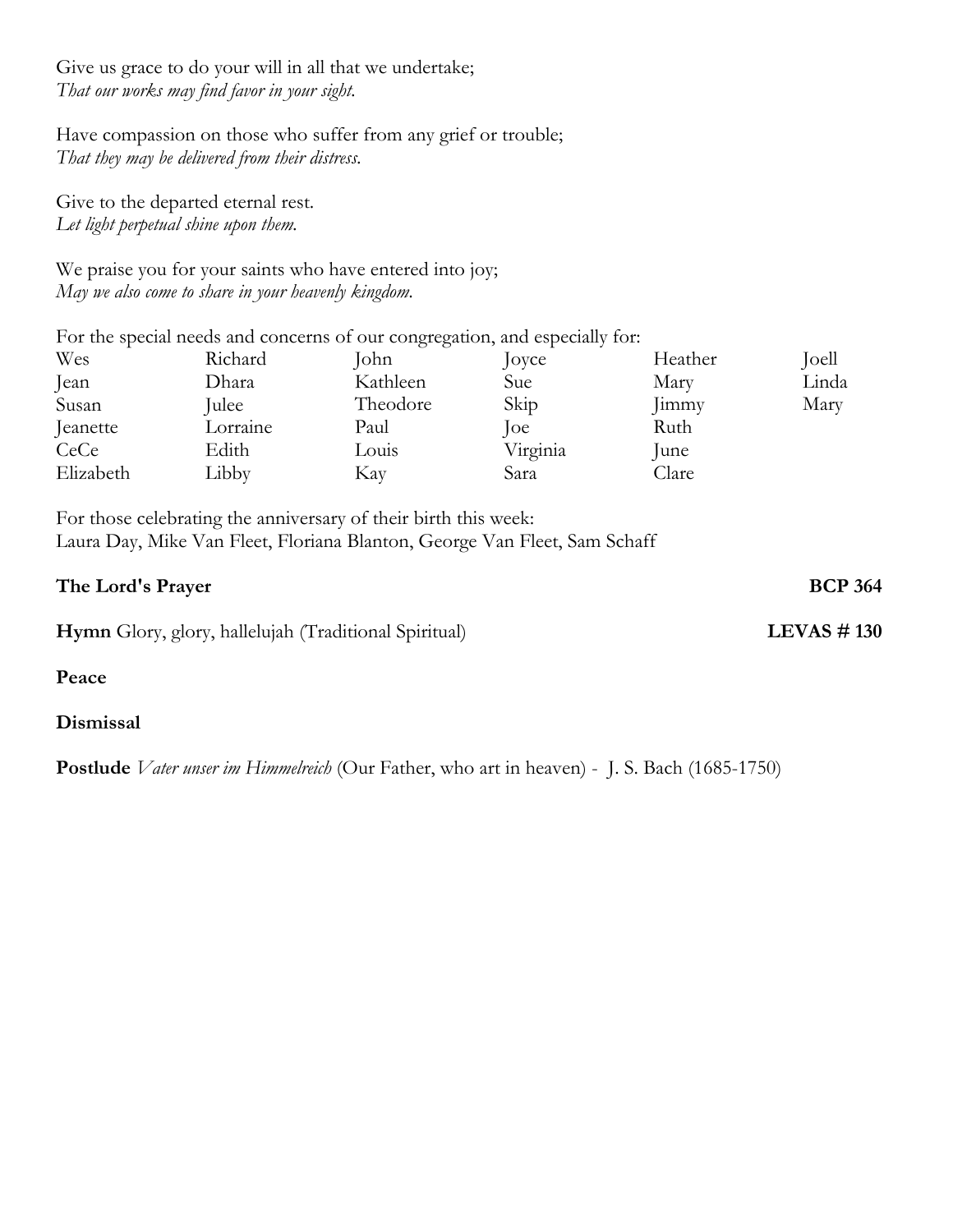

196



Words: Elisha A. Hoffman (1839-1929) Words: Elisha A. Hoffman (1839-1929)<br>Music: Anthony J. Showalter (1858-1924); arr. Carl Haywood (b. 1949), from Songs of Praise, Copyright @ 1992.

Lift Every Voice and Sing II, Copyright © 1993 by The Church Pension Fund. All rights reserved. Used by permission. OneLicense # A-724223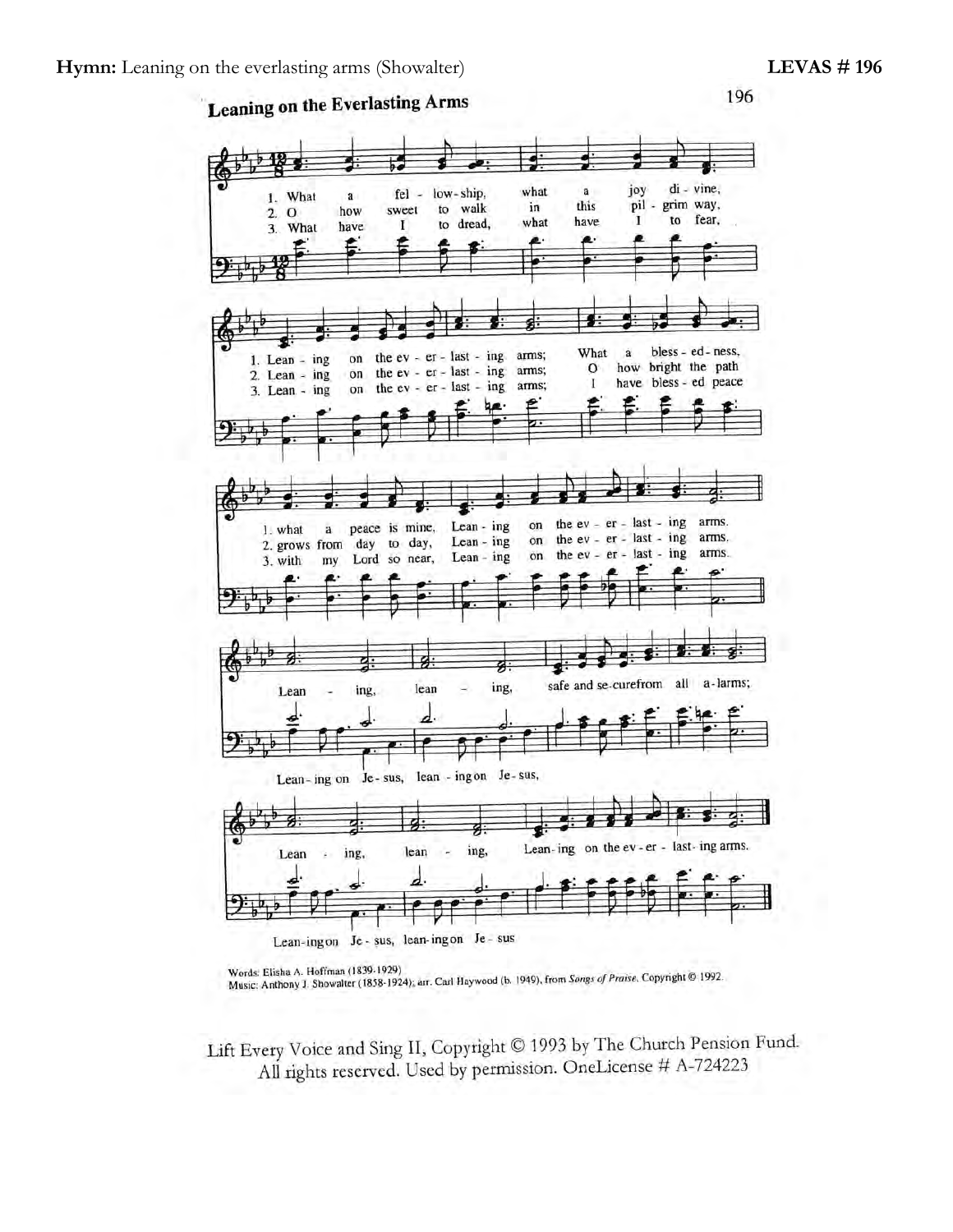

S 278

**Canticle 20** 



The Hymnal 1982, Copyright © 1985 by The Church Pension Fund. All rights reserved. Used by permission. OneLicense # A-724223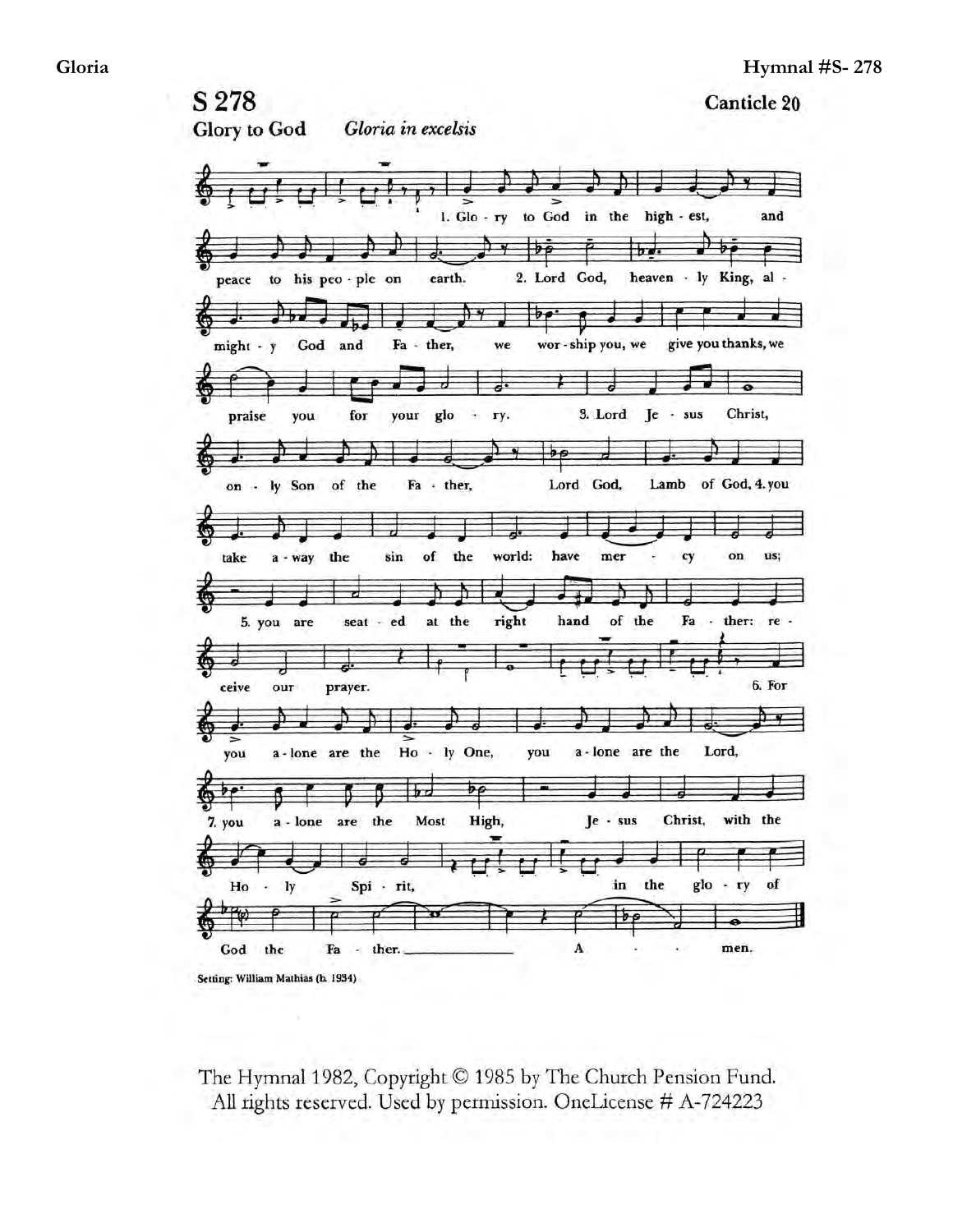¥

![](_page_6_Figure_2.jpeg)

Music: Negro Spiritual; arr. Carl Haywood (b. 1949), from The Haywood Collection of Negro Spirituals, <sup>+-</sup>Copyright © 1992.

Lift Every Voice and Sing II, Copyright © 1993 by The Church Pension Fund. All rights reserved. Used by permission. OneLicense # A-724223